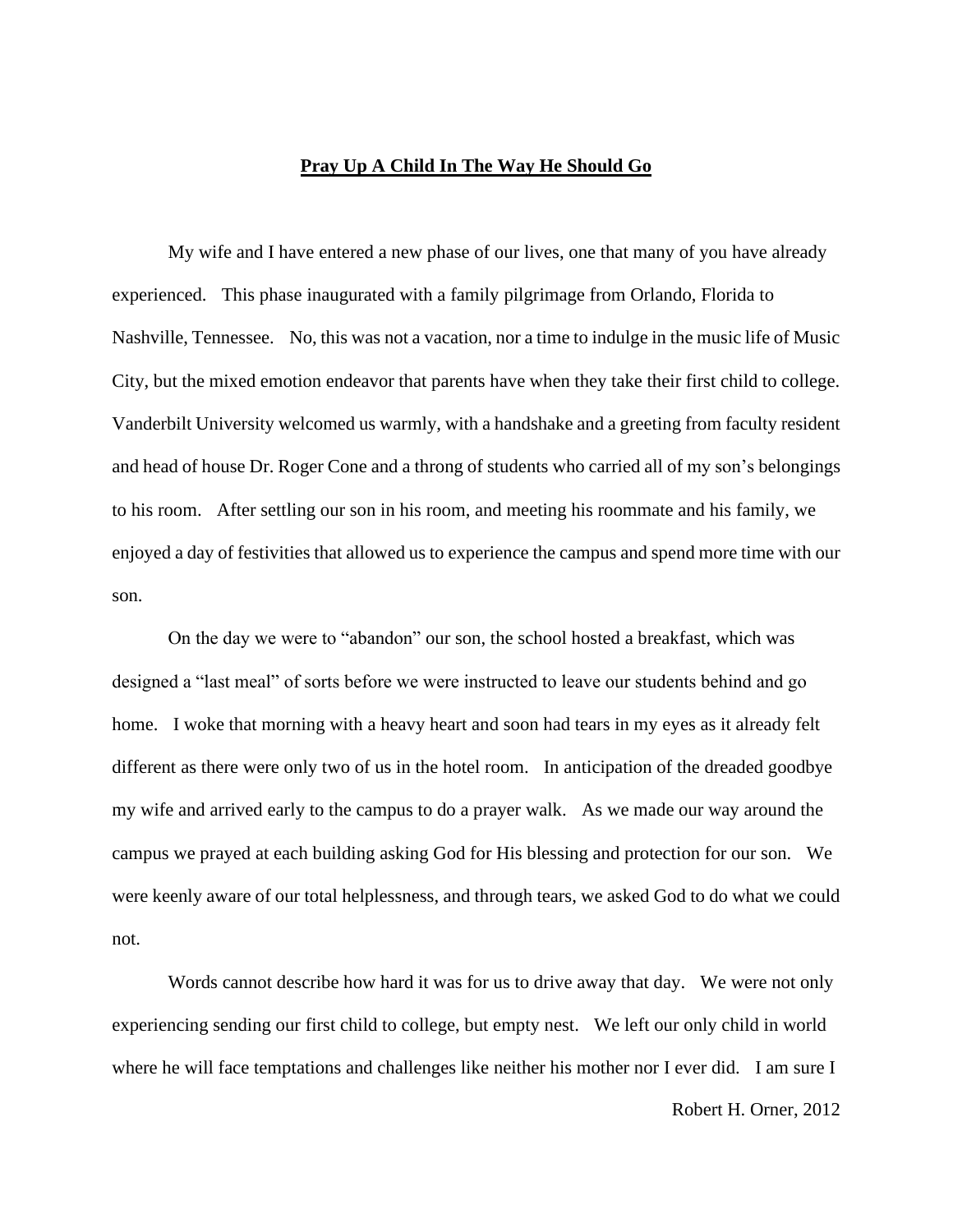don't need to remind you that Vanderbilt hasn't exactly presented a pro Christian stance. The last time I felt that helpless as a parent was when we brought him home from the hospital almost eighteen years earlier. At that point I had been a youth pastor for nine years and fully understood how messy the world is. In fact, in 1994 every four minutes a young child was sexually abused an experience that could blight them for life. The violence and brokenness of our world overwhelmed me, how would he face the temptations of drugs and alcohol abuse, pornography secularism etc.? I was also soberly aware of my inability as a parent and was overwhelmed by the reality that his mom and I were could do little for him without God. Our little family was in desperate need of God's grace.

As is now, there was plethora of resources on parenting that gave helpful suggestions and much needed guidance to parents as they journey down the confusing path of parenthood. Sadly, the process of simply finding the right resource was overwhelming as the opinions of the authors often contradicted each other or made brash claims that their method was God's way. Though helpful, these resources could not guarantee anything, and in fact some could be dangerous! Sadly, few if any spoke of the need for God's providential hand in the life of our children. How did parents survive before the books, CD's and seminars?

Robert H. Orner, 2012 Those of you who have spent any time with me know that my father is my hero. I love that man more than words can express. He and my mom raised four of us in the heart of Africa where dangers of different sort where rampant. Each of us has come to faith in Christ and experienced the grace of God in our lives. When I asked him about his parenting methodology, his humble reply was powerful. Rather than give me the ten essential steps to parenting, he implied that he wasn't as good as a parent as I made him out to be, and had made more mistakes then I recalled.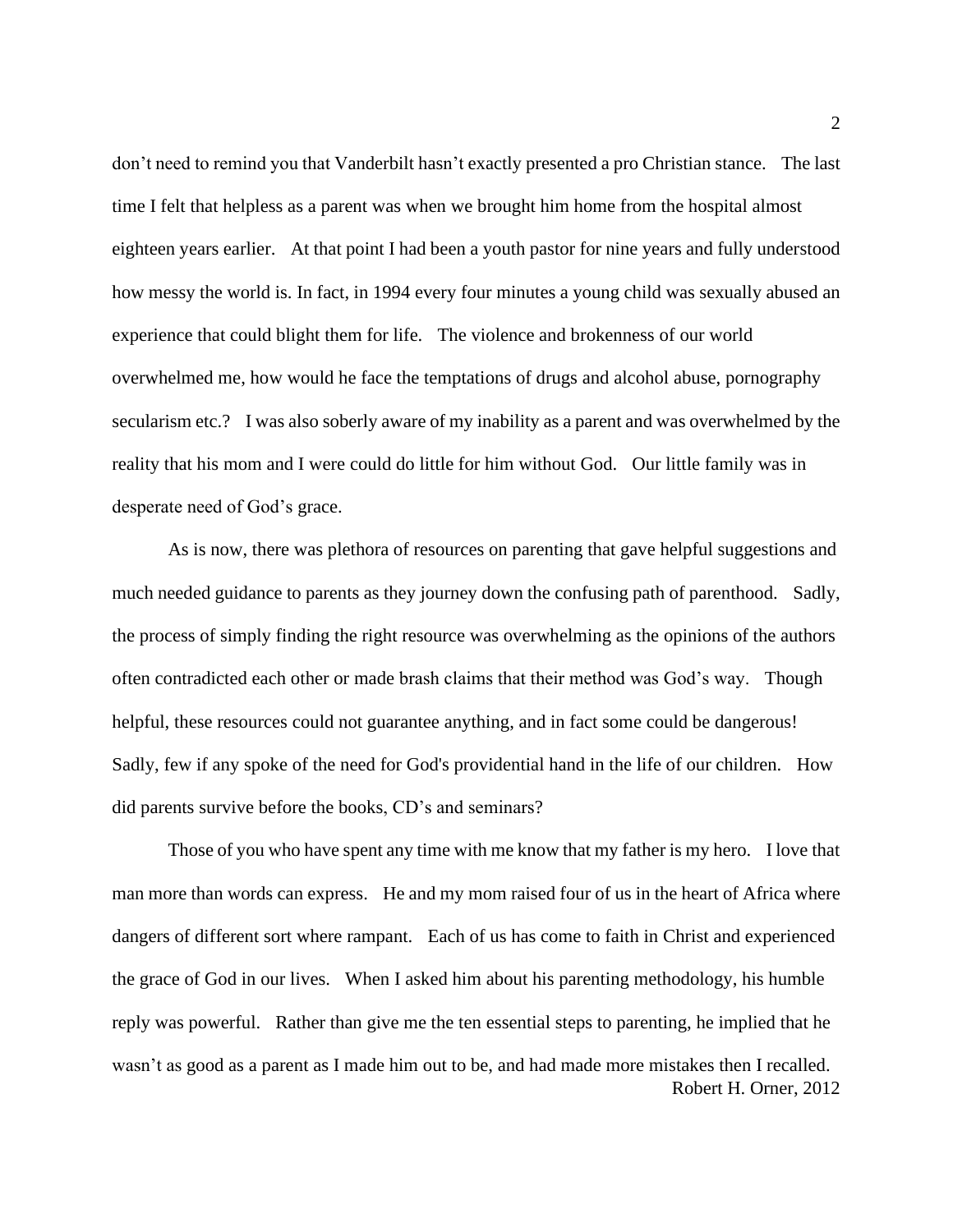His advice was simple, pray with, for and over your children.

My parents had prayed for their children from the moment they knew they were conceived. My life was covered in prayer through all the hours I spent climbing snake-infested rocks, to all the years in boarding school separated from my parents, and as I rode my Yamaha RD 350 much faster then I should have down the streets of Nairobi, Kenya. They not only prayed for my welfare but for the woman I would one day marry. In fact if you were given the opportunity to sit at their breakfast table with them today, both in their eighties, you have the honor of hearing them still praying for each of their children and their wives, grandchildren and now great grandchildren. I am convinced that it was not because of my parent's excellent parenting skills that all four of us are walking with God, but the mighty hand of God working in us through the consistent prayers of faithful parents.

The story is told of a man who had just bought his first model T Ford car. As he was driving it one day the motor sputtered and it came to a chugging halt. Knowing nothing about these new horseless carriages he opened the hood and just stood by his vehicle. Before long a gentlemen came by and stopped. After looking over the engine for a moment, he quickly fixed the problem. The owner was amazed! "How did you know how to fix it so fast?" he asked. The tall gentlemen replied, "I am Henry Ford; I designed the car."

God has wonderfully and beautifully designed each of our children. He has created them as complex individuals, no two are alike. Yet as complex as they are God knows them individually, he knows their name! Matter of fact, He knows them far better than we do! Though we live in a "quick fix" society and would like God to fix every concern and hurt when we

Robert H. Orner, 2012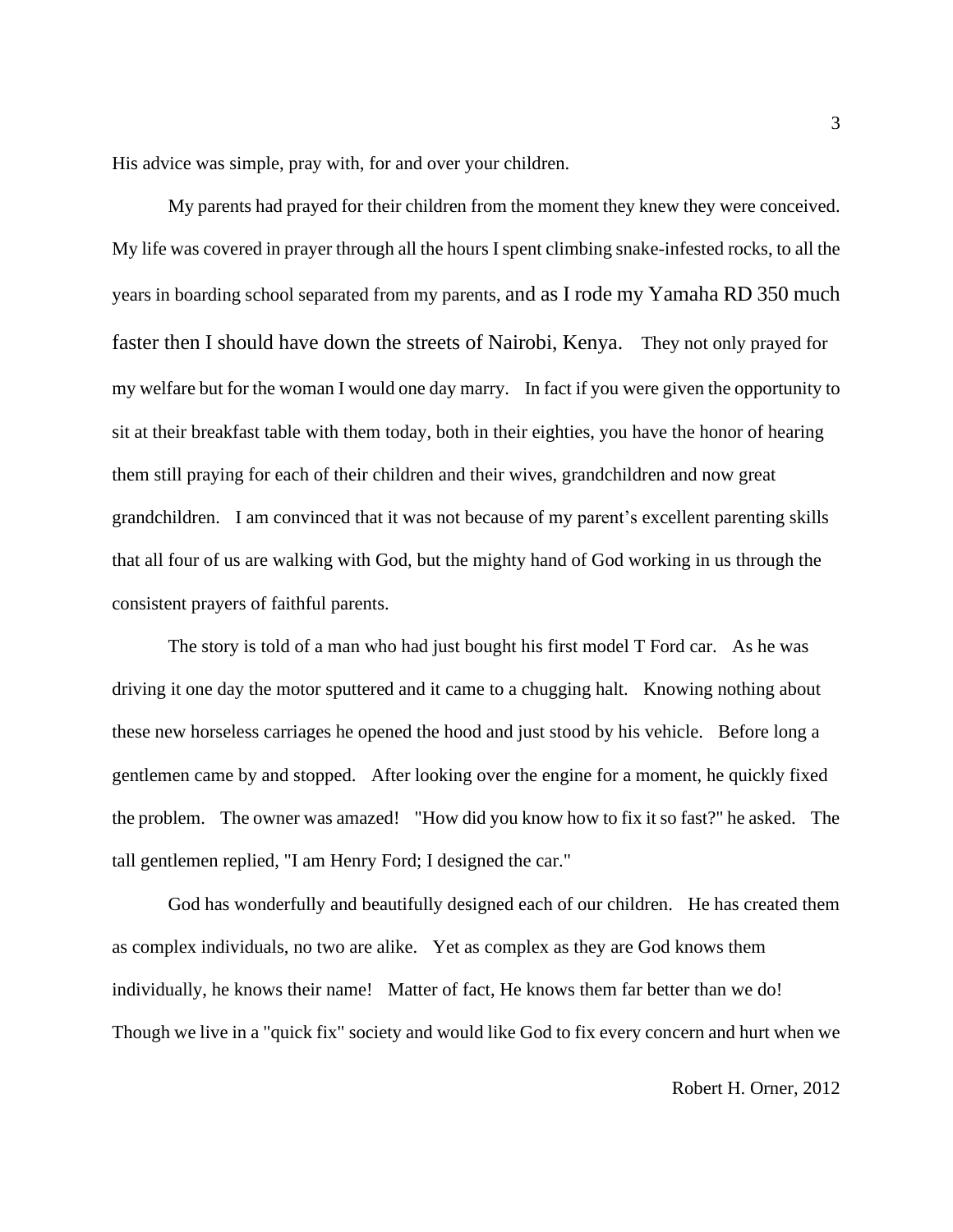want it done, we must learn to rely on Him and trust His timing. It appears much easier to go to a book or a counselor for a "quick fix" rather than go to the Father in prayer. Please don't make the mistake of regarding prayer as a useless ritual, but understand it as a powerful and intimate way to ask the Father for His direct assistance. Don't make it a last resort, but a first priority!

My wife and I made that commitment to pray for our son. In fact, I made it a ritual to put my hand on his head and pray for him and bless him every night. When I traveled, if it got late and he had heard from me, he would call or text me and say he was ready to go to bed and wanted me to pray for him. And more than once, I stepped out of a meeting to do just that. It was that important to me! My primary time to pray for him was at night, while my wife on the other hand is the early riser, and poured out her heart to the Father, before he woke up each day. I cannot list the number of ways that we have seen God answer our prayers and work in our son's life. God has done exceedingly more than we could ever have asked or imagined! (Ephesians 3:2).

If any of us are honest with ourselves, we will admit that prayer is often extremely hard. When we sit down we are bombarded with everything from items we need to do, to projects we forgot to do. Often when we slow down we get sleepy or distracted with thoughts that creep into our minds. Thus we have a tendency to give up on prayer. In giving up on prayer we are indirectly admitting its lack of importance to us.

With our western "can do" mindset we have become very self reliant and extremely impatient! We often do not honestly feel like prayer will do any good, and we more often are far too impatient to wait for its answer. As we look at scripture we find it full of commands for the Believer to pray. We even see the example of Jesus Christ as He took time to talk to the Father (Matthew 14:23).

Robert H. Orner, 2012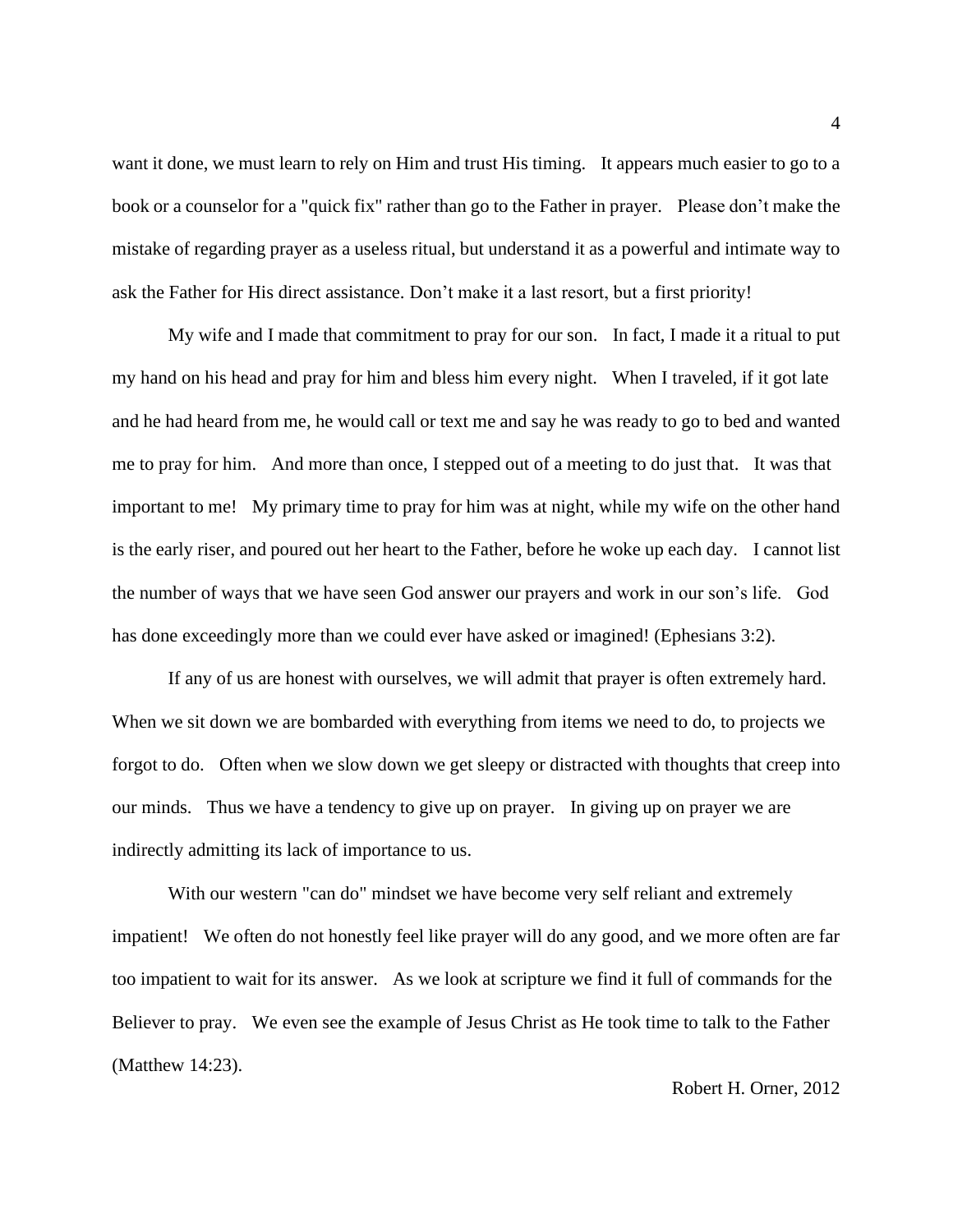Ephesians 6:18 exhorts the believer to "pray in the spirit on all occasions with all kinds of prayer and requests. With this in mind, be alert and always keep on praying for - *your little* - (the) saints." Prayer is direct communication to the Father, through Jesus Christ, and as long as that communication is open we are safe from the schemes of evil one.

James 4:2 reminds the believer that "we have not because we ask not." Thus, James goes on to write in verse 7 of the same chapter, "submit yourselves to God." Paul in 1 Thessalonians 5:17 reminds us that we are to "pray continually." In this brief article there is no room to expound on the command to pray, but it is clear that God has commanded us to pray, thus it is obvious that He uses prayer to work out His sovereign will.

As I write this article, I am sitting in our quiet and clean living room. Honestly, it is too quiet and clean. I miss the tennis bag, shoes, books and other paraphernalia that so often cluttered the room. The TV is off and there is no music playing. No interruptions… But I miss the boy that interrupted my concentration, blared music and left his junk lying around the house! And once again, I find myself at another helpless stage. It would be easy for me to write that there is nothing I can do but pray, however as I look back I find great comfort and hope in the fact that I still have the best tool of parenting at my disposal, and it is both an honor and a comfort that God has given me the precious gift of prayer! I can no longer put my hand on his head to pray, but I still pray for him like his in the room and then send him a text reminding him that I prayed for him and love him more then he will ever know. In my heart, my hands are still on his head when I pray!

Robert H. Orner, 2012 Regardless of where you are in your parenting journey, I hope that you will receive the gift of prayer, use it, and find peace in it. Below are some suggestions on how to pray up your child in the way they should go. Remember that as God's children He loves your children more than you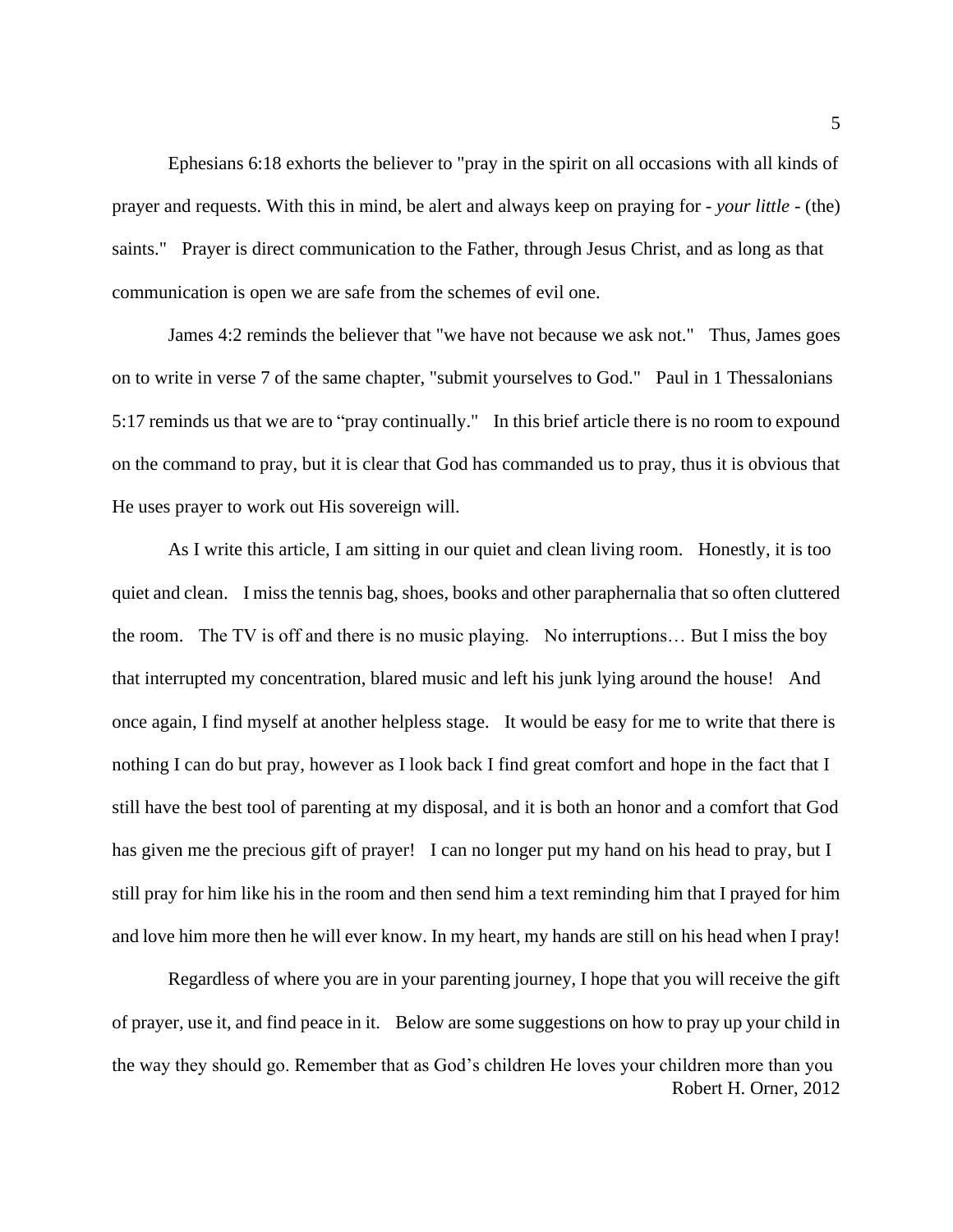do! Read a book or two, but don't take any of them too seriously. Trust me your child does not have an owner's manual! They are all uniquely mysterious. God designed each one that way so we would rest in Him and enjoy every minute you have with them. Please make time to pray daily for your children in at least these 12 basic areas. Then if you and I meet one another in the golden years of our lives, when all our nests are empty, we will not spend the time boasting of our parenting skills, but rather will rejoice together in the grace of God and sing from the depths of our souls the beloved hymn "Great Is Thy Faithfulness." Amen?

1. Pray that your children will come to know Jesus Christ as their personal Lord and Savior early in Life. (Psalm 63:1; 2 Timothy 3:15)

2. Pray that your children will learn to hate sin. (Psalm 97:10)

3. Pray that your children will be caught when guilty. (Psalm 119:71)

4. Pray that your children will be protected from the evil one in each area of their lives: Spiritual, Emotional, Physical. (John 17:15)

5. Pray that your children will have a responsible attitude in all their interpersonal relationships. (Daniel 6:3)

6. Pray that your children desire the right kind of friends and be protected from the wrong friends. (Proverbs 1:10-11)

7. Pray that your children will respect those in authority over them. (Romans 13:1)

8. Pray that your children will be kept from the wrong mate, and saved for the right one. (2 Corinthians 6:14-17)

9. Pray that your children, as well as the one they marry, will be kept pure until marriage. (1 Corinthians 6:18-20)

10. Pray that your children will learn to totally submit to God and actively resist Satan in all areas of their lives. (James 4:7)

Robert H. Orner, 2012